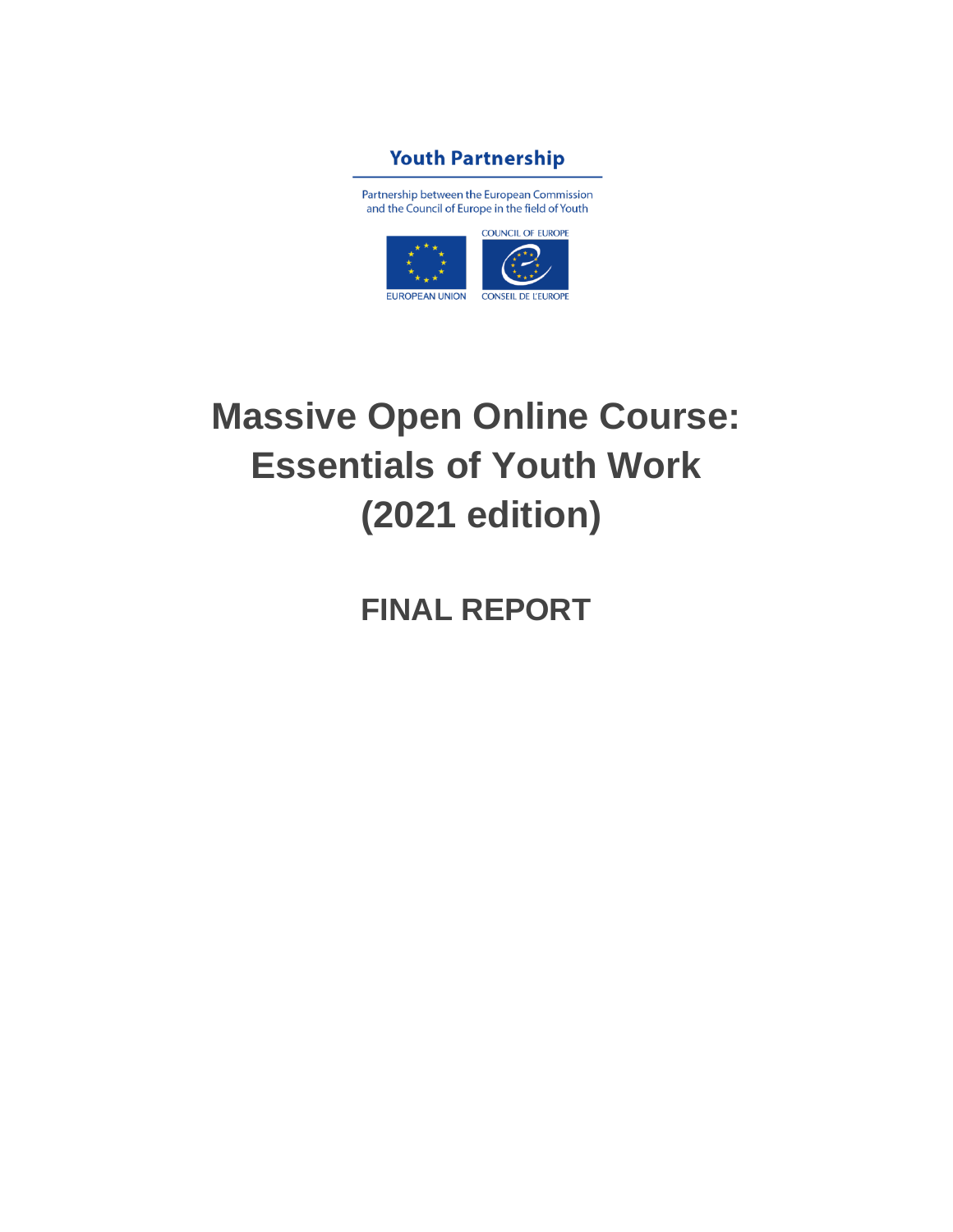### **Table of contents**

**[Introduction](#page-2-0)** 

**[Participants](#page-3-0)** 

[Content of the e-learning modules and the learning process](#page-5-0)

[Recognition of learning](#page-9-0)

[Evaluation of the MOOC](#page-10-0)

[Lessons learnt and recommendations for the future](#page-14-0)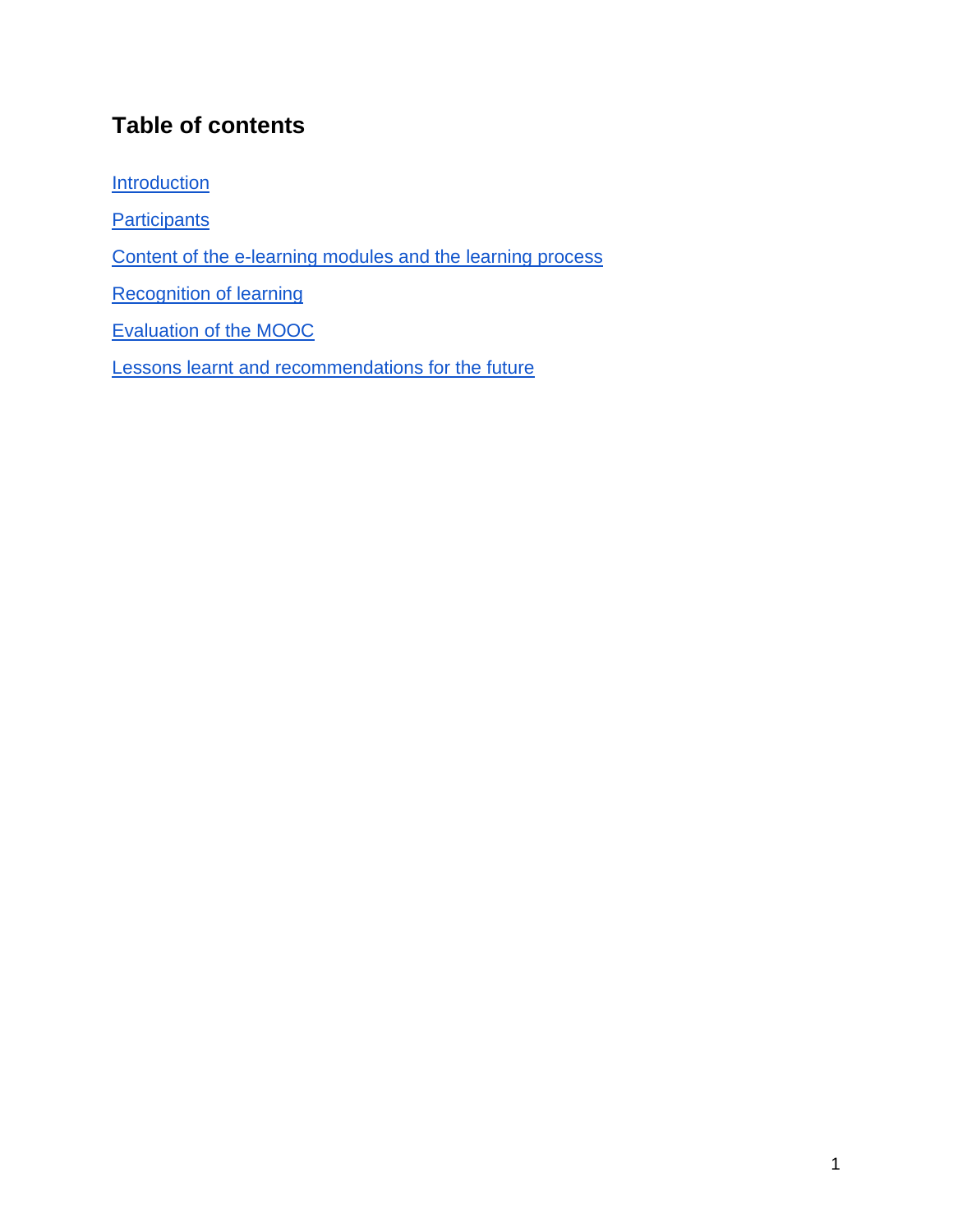#### <span id="page-2-0"></span>**Introduction**

The massive open online course (MOOC), "Essentials of youth work" was implemented by the EU-Council of Europe youth partnership from 17 May 2021 to 20 September 2021 on the [CANVAS e-learning platform.](https://canvas.instructure.com/courses/2717166)

The participants who took the course had an opportunity:

- to become more familiar with the "basics" of youth work (concepts and definitions, forms, practices, approaches, objectives, actors at European and national levels);
- to gain an overview of how youth work is supported (through policies and strategies, youth work research, education of youth workers, funding, etc.);
- to get inspired by the diverse good practices existing in Europe on different aspects of youth work;
- to reflect on the future of youth work in Europe and on how to engage in youth work developments.

The course built on the experience of the previous MOOC run by the EU-Council of Europe youth partnership in 2020 and was re-designed following the recommendations from the first edition, the most notable of which were the following.

- The narrative on youth work practice presented in the A Day in the Life of a Youth [Worker](https://youtube.com/playlist?list=PLKNmrlD6g-JsJ6Nm885rbjXcFFTAj2_a6) video series was strengthened, featuring five youth workers from Bosnia and Herzegovina, Finland, Latvia, Portugal and the Russian Federation and who appeared in each video and told their stories, focusing on specific topics related to youth work practice. This approach differed compared to 2020, when each video had featured different youth workers. The new approach allowed for more consistency and created a "full picture" of youth work realities based on concrete youth work practice. The group of invited youth workers was very diverse, to reflect the diversity of youth work practice in Europe.
- The course provided more opportunities for interaction through online meetings. In this edition, six online meetings/webinars were organised (compared to four in the first edition).
- The content of the online modules was re-designed, simplified and differently organised, to provide better navigation in the course content and to accommodate new developments in youth work, youth policy and youth research.
- More trainers/facilitators were involved in the design and implementation of the MOOC: three instead of two. Two of them were responsible for community management.

The content of the course was updated, considering the developments in the youth work/youth policy/youth research fields, mainly stemming from the results of the [3rd European Youth Work](https://www.eywc2020.eu/en/convention/)  [Convention,](https://www.eywc2020.eu/en/convention/) which highlighted the social change that affects young people (and youth work), such as the impact of the Covid-19 pandemic, climate change or the rise of anti-democratic trends in Europe. Therefore, the [final Declaration](https://www.eywc2020.eu/en/convention/final-declaration/) of the Convention, [European Youth Work](https://www.eywc2020.eu/en/agenda/)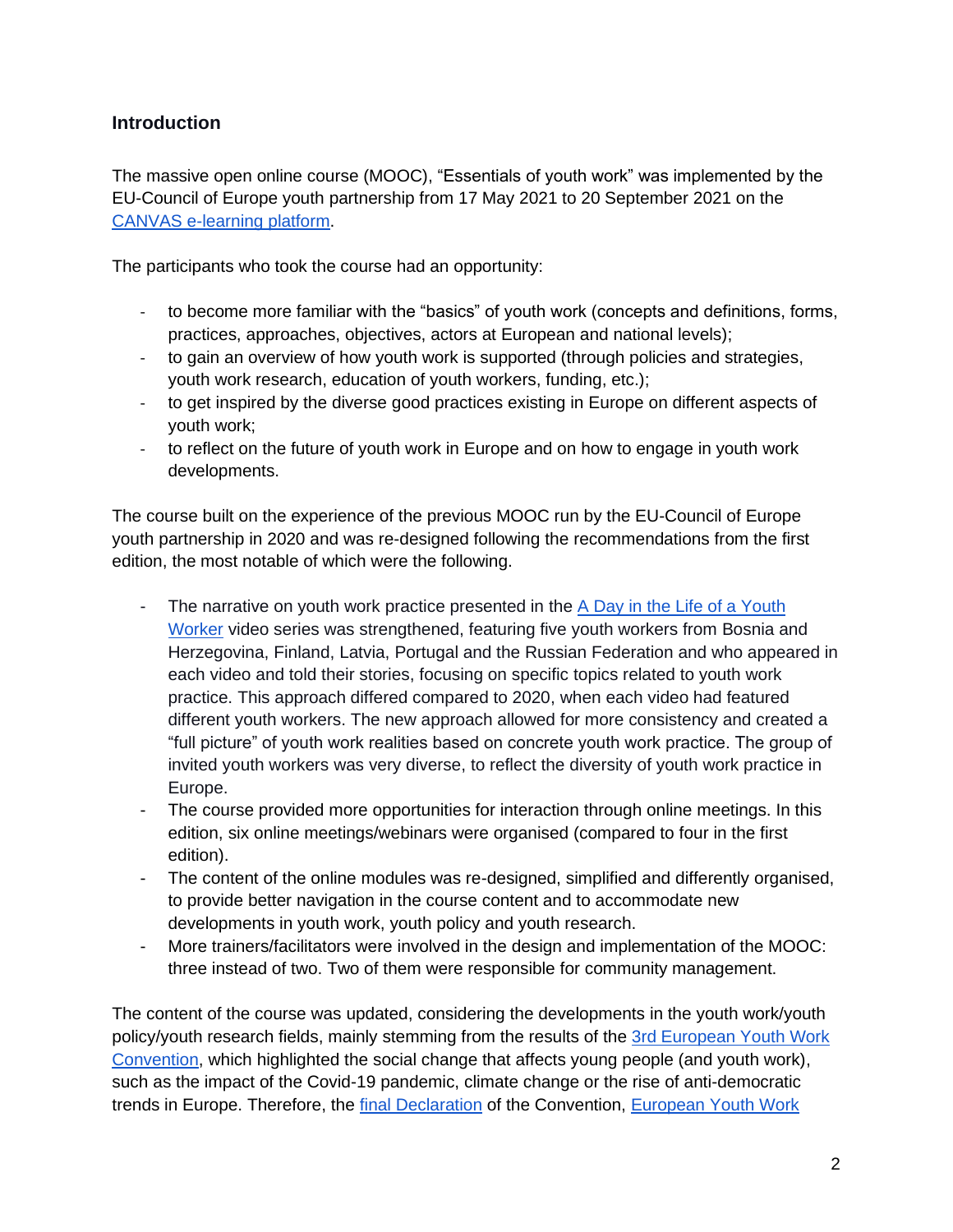[Agenda](https://www.eywc2020.eu/en/agenda/) and the [Bonn Process](https://www.eywc2020.eu/en/agenda/bonn-process/) became the transverse themes in most of the content of the MOOC.

The course consisted of six modules, divided into several e-learning units. Besides reading, participants could access the following elements: videos, podcast episodes, forum discussions, quizzes and other assignments (e.g. brainstorming activities or written assignments). Furthermore, six online meetings/webinars were delivered through Zoom. These meetings were available to all interested participants; some audio and webinar content was open to external participants as well.

The MOOC was updated and implemented by a team of five people:

- Marietta Balázs, course director
- Dariusz Grzemny, course co-ordinator and facilitator
- Ekaterina Sherer, facilitator
- Snežana Bačlija Knoch, facilitator
- <span id="page-3-0"></span>- Adina Marina Şerban, researcher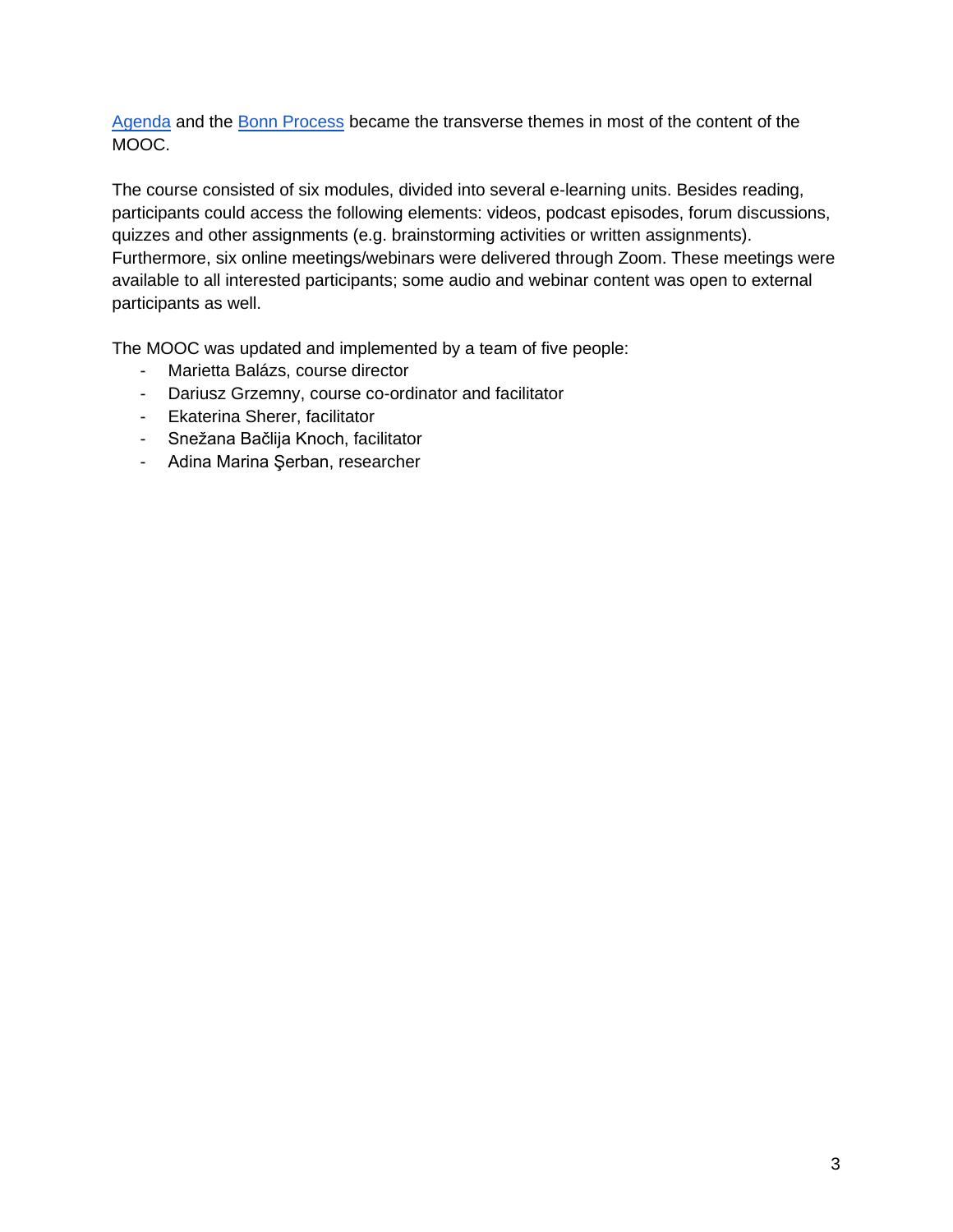#### **Participants**

As in the previous edition of the MOOC, the course was open to all who wanted to learn about both theory and practice of youth work, regardless of whether they were beginners or had experience in youth work.

In this edition, 136 participants finished the course and 96 requested the course certificate. The table below shows the numbers related to the participants in comparison with the 2020 edition.

|                                        | 2021 edition | 2020 edition |
|----------------------------------------|--------------|--------------|
| <b>Enrolled participants</b>           | 984          | 3496         |
| People who started the<br><b>MOOC</b>  | 273          | 1035         |
| People who finished all the<br>modules | 136          | 168          |

The participants came from 67 countries, most of them in Europe:



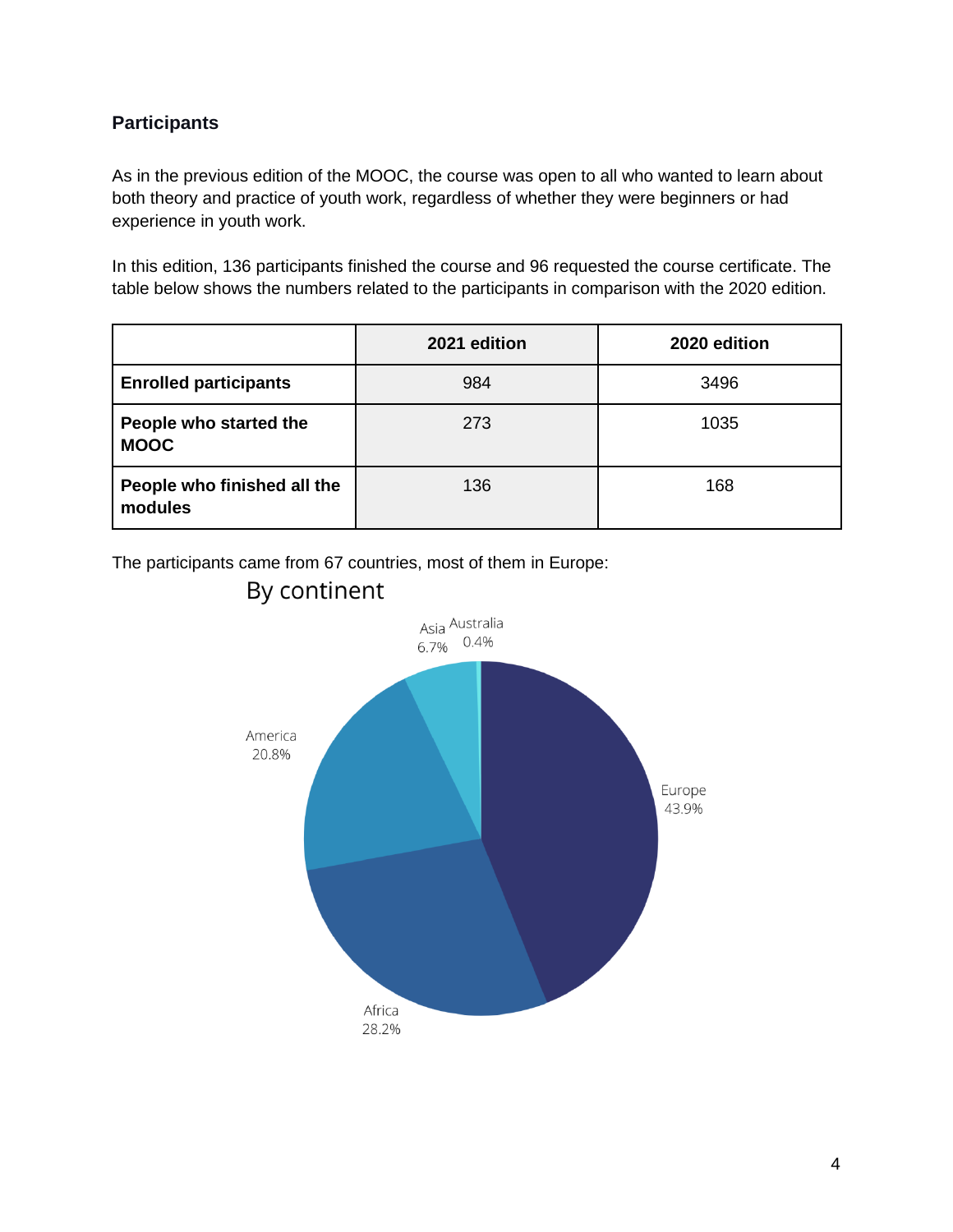The majority of participants who enrolled in the MOOC identified themselves as volunteers (25%), followed by paid youth workers (21.5%) and people interested in youth work (18.4%).



Some 70.3% of participants self-identified as female, 29.3% as male and 0.4% as others. Regarding age, the majority of participants were between 25 and 40.

<span id="page-5-0"></span>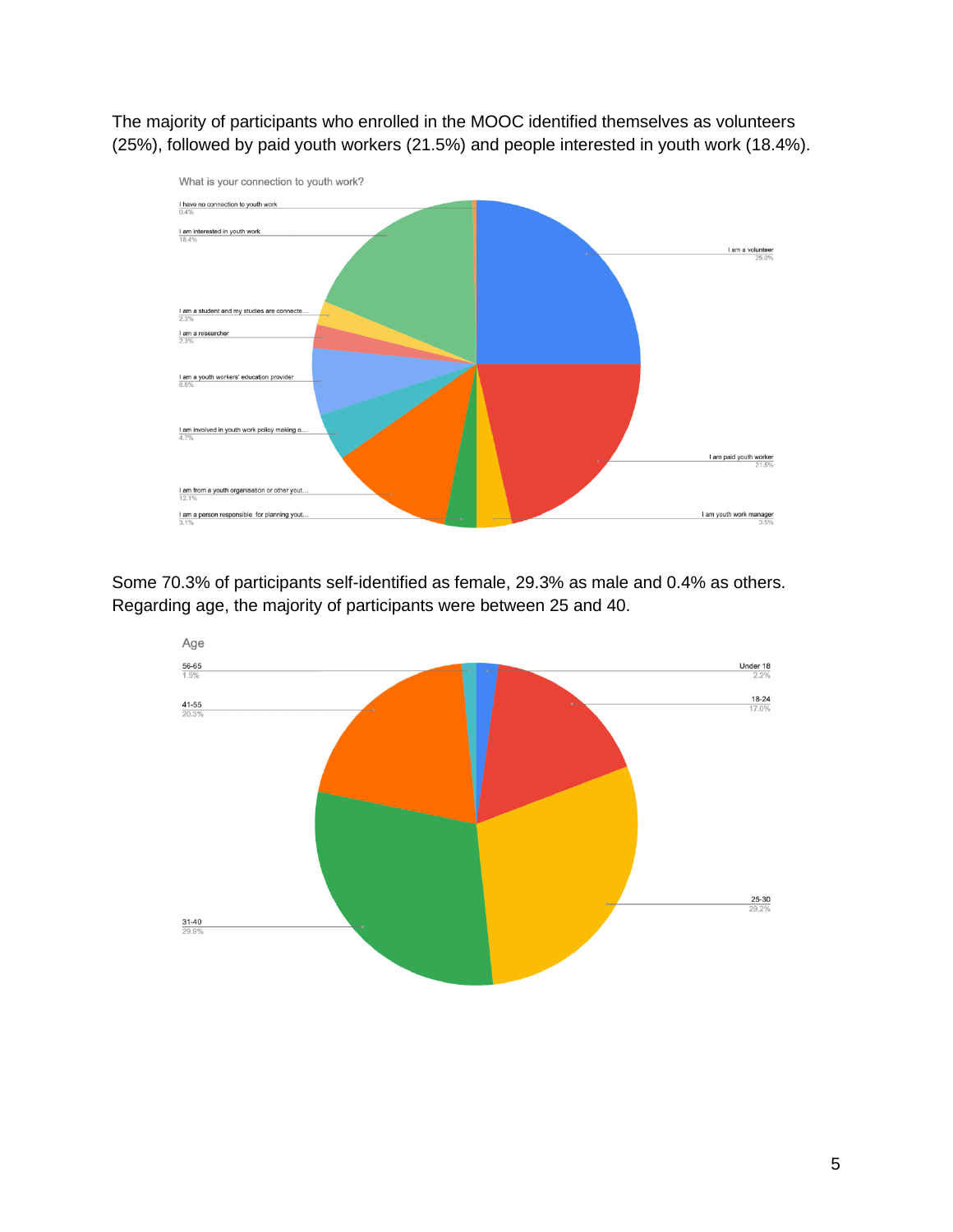#### **Content of the e-learning modules and the learning process**

The MOOC consisted of six modules, which were gradually opened for the participants. Each module contained the following elements:

- readings texts with specific information related to the topic of the module;
- resources in each of the units, participants were provided with various resources, such as videos, links to documents and webpages;
- [podcasts](https://youthworkessentials.transistor.fm/) audio recordings with youth work practitioners, policy makers and researchers on the following topics:
	- Advocating for youth work [European Youth Work Agenda in practice](https://youthworkessentials.transistor.fm/episodes/advocating-for-youth-work-european-youth-work-agenda-in-practice)
	- [Advocacy for youth work](https://youthworkessentials.transistor.fm/episodes/advocacy-for-youth-work)
	- [Youth workers: values and ethics](https://youthworkessentials.transistor.fm/episodes/youth-workers-values-and-ethics)
	- [Youth research](https://youthworkessentials.transistor.fm/episodes/youth-research)
	- [Quality and standards in youth work](https://youthworkessentials.transistor.fm/episodes/quality-and-standards-in-youth-work)
	- [History of youth work](https://youthworkessentials.transistor.fm/episodes/history-of-youth-work)
	- a bonus episode in the [Under 30' podcast series](https://pjp-eu.coe.int/en/web/youth-partnership/podcasts) promoting the course: [MOOC](https://share.transistor.fm/s/944c86b0)  [on Essentials of Youth Work](https://share.transistor.fm/s/944c86b0)
- [videos](https://youtube.com/playlist?list=PLKNmrlD6g-JsJ6Nm885rbjXcFFTAj2_a6) the video series A Day in the Life of a Youth Worker was produced for the MOOC. Each video featured five youth workers from different European countries introducing their youth work practice. The following videos were developed for this edition of the MOOC:
	- [How did you become a youth worker?](https://www.youtube.com/watch?v=iQDRc0IM4UI)
	- [Who are the young people you work with?](https://www.youtube.com/watch?v=jU1Rxp5qWDg)
	- [How do you build relationships with young people?](https://www.youtube.com/watch?v=YLNftmUt3y0)
	- [What does your regular day as a youth worker look like? What do you actually](https://www.youtube.com/watch?v=PugLzdNtpUU)  [do?](https://www.youtube.com/watch?v=PugLzdNtpUU)
	- [What is your vision of youth work?](https://www.youtube.com/watch?v=9yC-A0OXS_k)
- activities in each module, participants were invited to take part in various activities, such as discussion forums, quizzes, written assignments, etc.;
- a final self-assessment at the end of each module, participants had a chance to check what they had learned in the module by doing the Check what you have learned quiz;
- a final evaluation.

Six online meetings/webinars were organised for the participants:

- an online meeting to get to know each other and to open up peer networking possibilities on the platform – 19 May 2021;
- [a webinar on "Outreach and open youth work"](https://youtu.be/TVCgPa0zXDo) with two experts: Cosmin Catană, youth worker and youth work trainer (Romania) and Thomas McCarthy, outreach youth worker (Ireland) – 26 May 2021;
- [a webinar on "Ethics and values of youth workers"](https://youtu.be/QDnasomZFRo) with John Taylor, youth worker (UK), Juha Kiviniemi, digital youth work expert (Finland) and Sladjana Petkovic, youth researcher (Serbia) – 2 June 2021;
- [a webinar on](https://youtu.be/ps4pOPPqE7I) the "3rd European Youth Work Convention and Implementation of the [European Youth Work Agenda"](https://youtu.be/ps4pOPPqE7I) with Antje Rothemund, Head of the Youth Department,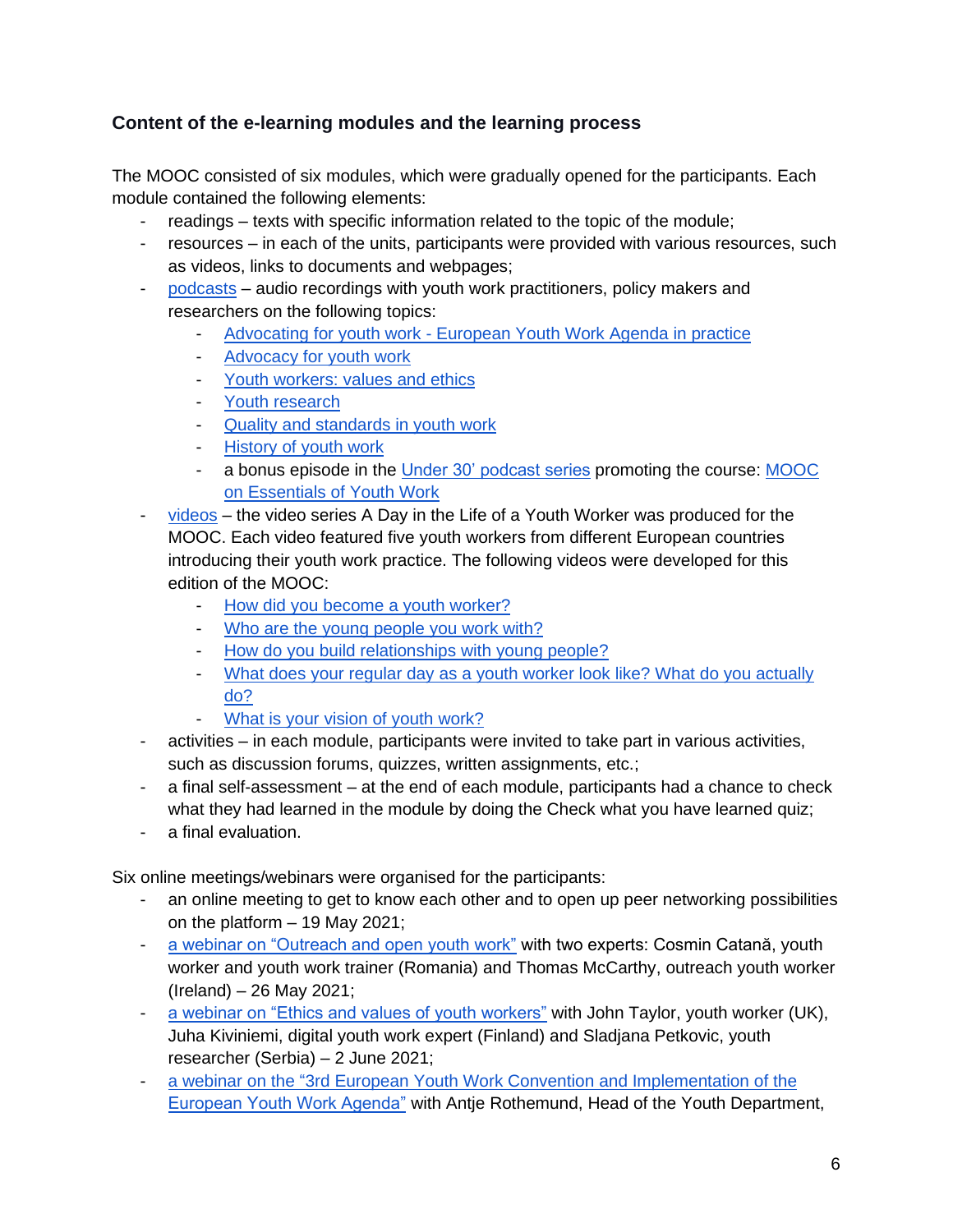Council of Europe and Babis Papaioannou, policy officer, Youth Policy Unit, Directorate-General for Education and Culture, European Commission – 9 June 2021;

- [a webinar on "Current debates and the future of youth work"](https://youtu.be/y31XVcLVA2Q) with Adina Marina Şerban, youth researcher (Romania), Laimonas Ragauskas, facilitator, supervisor and coach in non-formal learning and training (Lithuania), Ajša Hadžibegović, youth work specialist (Montenegro) and Yael Ohana, expert in the field of non-formal education and international youth work (Germany) – 16 June 2021;
- an online networking meeting for the participants 30 June 2021.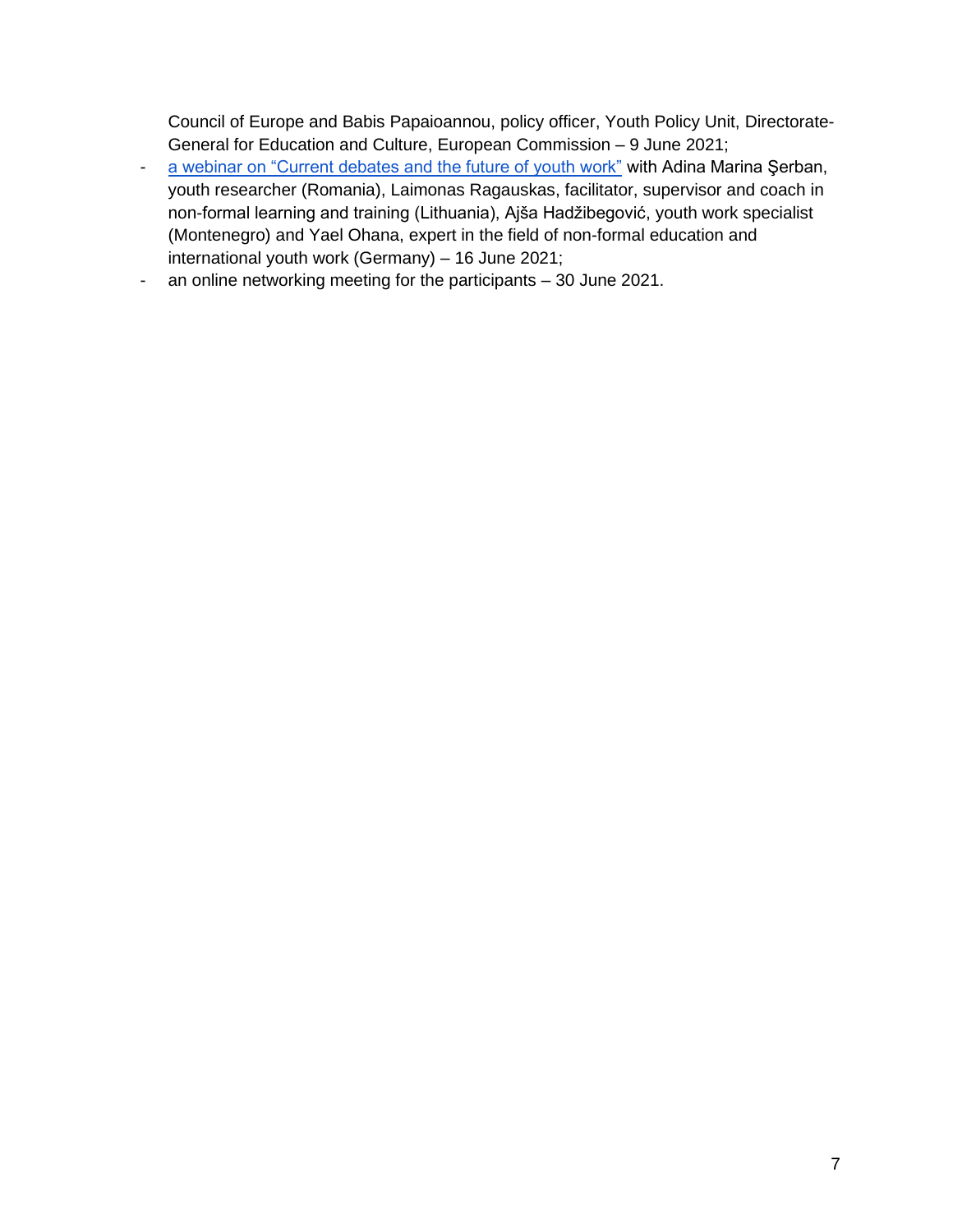#### **Summary of the online modules**

#### Module 1 – Introduction to the course

This introductory module of the MOOC set the stage for the rest of the course. It contained the following elements: an introduction to the course, a getting-to-know-each-other activity, a chance to share one's expectations of the MOOC and a welcome survey to fill out, to learn who was in the course and what experience they brought to the MOOC.

#### Module 2 – Youth work: definition, purpose and principles

This module was a starting point to explore youth work. The following topics were explored: elements of the history of youth work; definitions, purpose and characteristics of youth work; principles and values in youth work; youth work as a response to needs, interests and concerns of young people; youth work as social and educational practice; links between youth work and other social professions/occupations; the diversity of youth work practices (in terms of youth work traditions). In this module, participants had a chance to learn and reflect on the fundamentals of youth work: history, definitions and purpose, underpinning principles and values. They were also given an opportunity to reflect on and develop their own understanding of youth work.

#### Module 3 – The youth work environment

This module started with the assumption that youth work is a complex practice: it takes many forms, includes different processes and stakeholders and should consider different principles that would guarantee it is of good quality. Therefore, the content focused on the following topics: different types of youth work; actors involved in youth work and their role; what quality youth work is; standards in youth work; the reality of youth work in Europe.

Module 3 showed the complexity of youth work practice, its many forms and processes. Participants were introduced to the concept of a "youth work space" – a geographical, physical, material, temporal, virtual and human space in which young people interact with their peers and with youth workers in a positive and secure environment that enables and supports their personal and social development.

#### Module 4 – The youth worker

This module explored the most important figure in youth work after young people – the youth worker. Participants had a chance to learn about the roles and tasks of a youth worker and the competencies necessary for youth work. The module included an opportunity to perform selfassessment of youth worker's competencies by using one of the available online tools, then to reflect on the experiences and share insights with other learners. Connected to that, the module explored how one becomes a youth worker through learning about various education and training paths for youth workers, with examples from different youth work contexts and support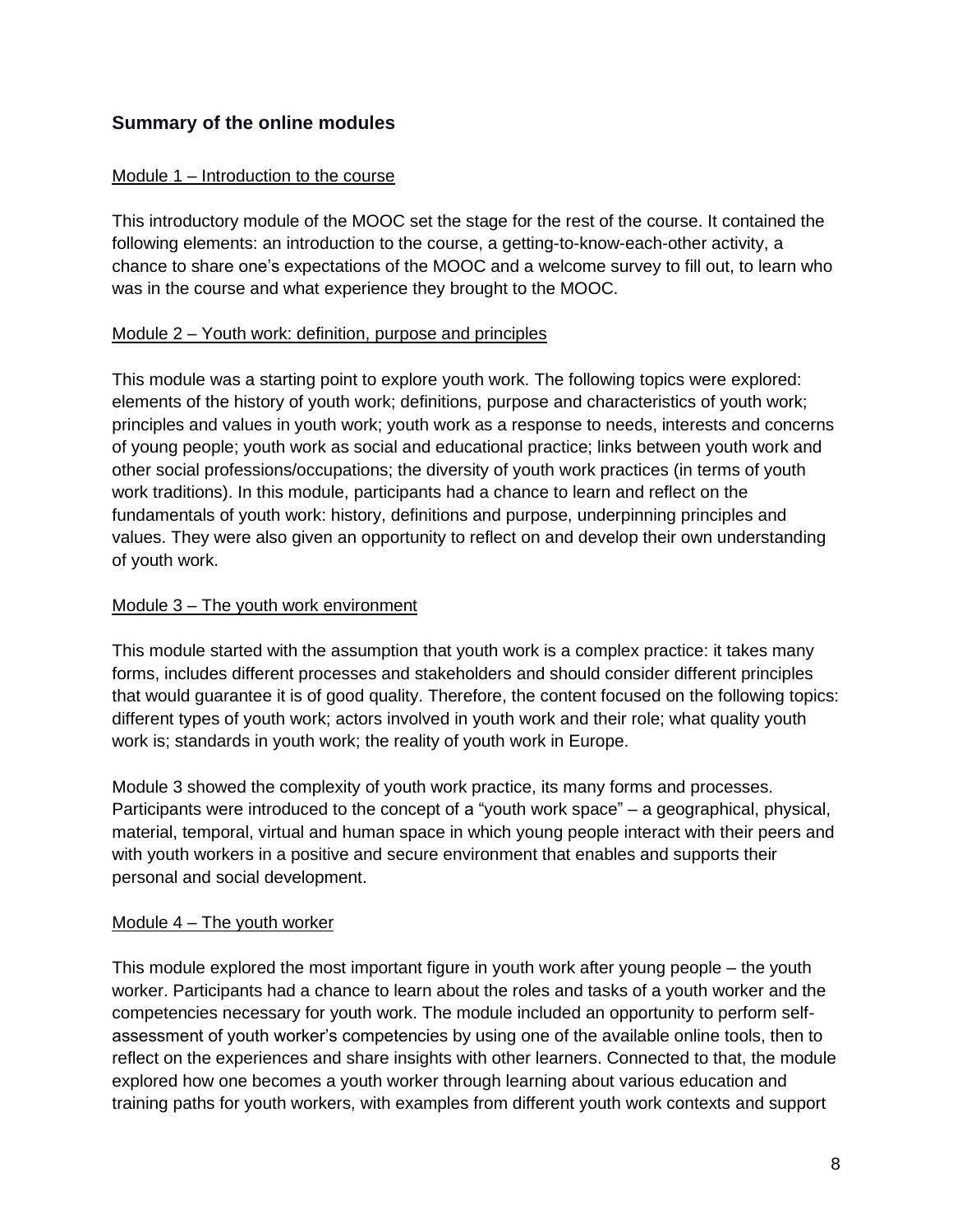structures available for youth workers. Finally, within the module, there was a webinar dedicated to the topic of ethics and values of youth workers, in addition to a specific page with additional information on this topic.

#### Module 5 - Supporting and recognising youth work in Europe

This module was mainly focused on feasible youth policy and how it connects to youth work at local, national and European levels, exploring this topic from the perspectives of supporting measures, recognition and resources for youth work. Youth research was an important part of the module, reflecting on how it can support youth work. In this module, participants had an opportunity to explore the level of recognition of youth work in different countries and get firsthand information in the discussion forum about formal education opportunities and formal recognition of youth work in different places. The module included important input about the European Youth Agenda and European Youth Work Convention and how the Bonn Process can be reflected at local and national levels. There also was a webinar on this topic with the head of the Youth Department of the Council of Europe and a representative of the Youth Policy Unit of the European Commission.

#### Module 6 – Impact of youth work

<span id="page-9-0"></span>This module was focused on discovering how youth work practice influences the lives of young people, how we can evaluate it and what impact it has on local and other levels. One key topic of the module was advocacy for youth work, which included exploring advocacy processes on the European level (including the podcast about the European Youth Work Agenda in practice). As it was the last content module, it also provided opportunities for reflecting on what is happening in youth work nowadays and what its future is. This module's webinar looked at current debates about youth work, with particular focus on digitalisation in youth work, shrinking space for civil society and the political role of youth work.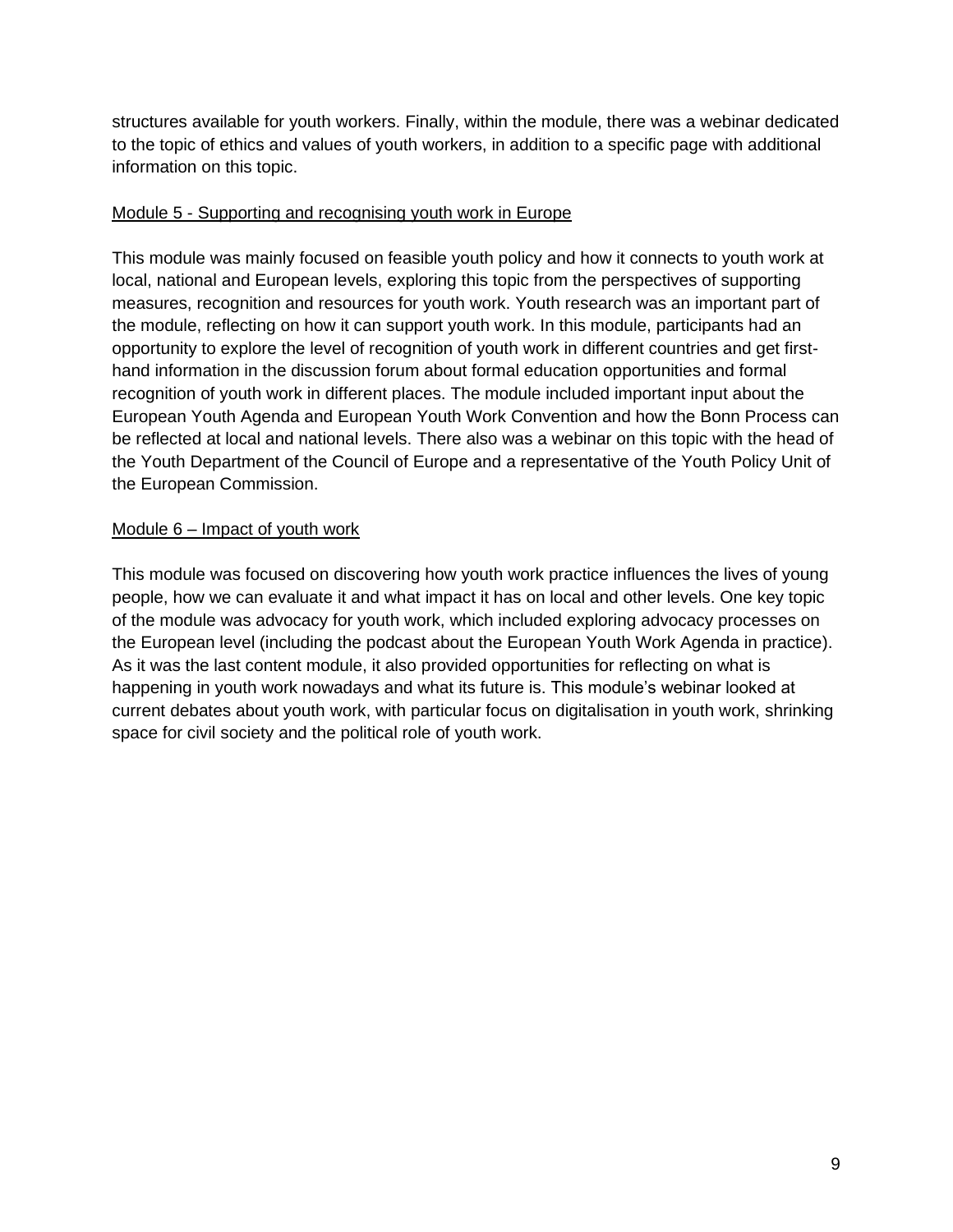#### **Recognition of learning**

The MOOC was based on a self-directed learning approach; at the end of each module, participants had a space to reflect on several questions concerning the module, what they had discovered and also how they can implement it in their everyday work/life. Participants could earn badges by completing the modules. Five different badges were available throughout the course. During the course, 564 badges were issued in total. At the end of the MOOC, those participants who had completed all the modules received a certificate of completion.

<span id="page-10-0"></span>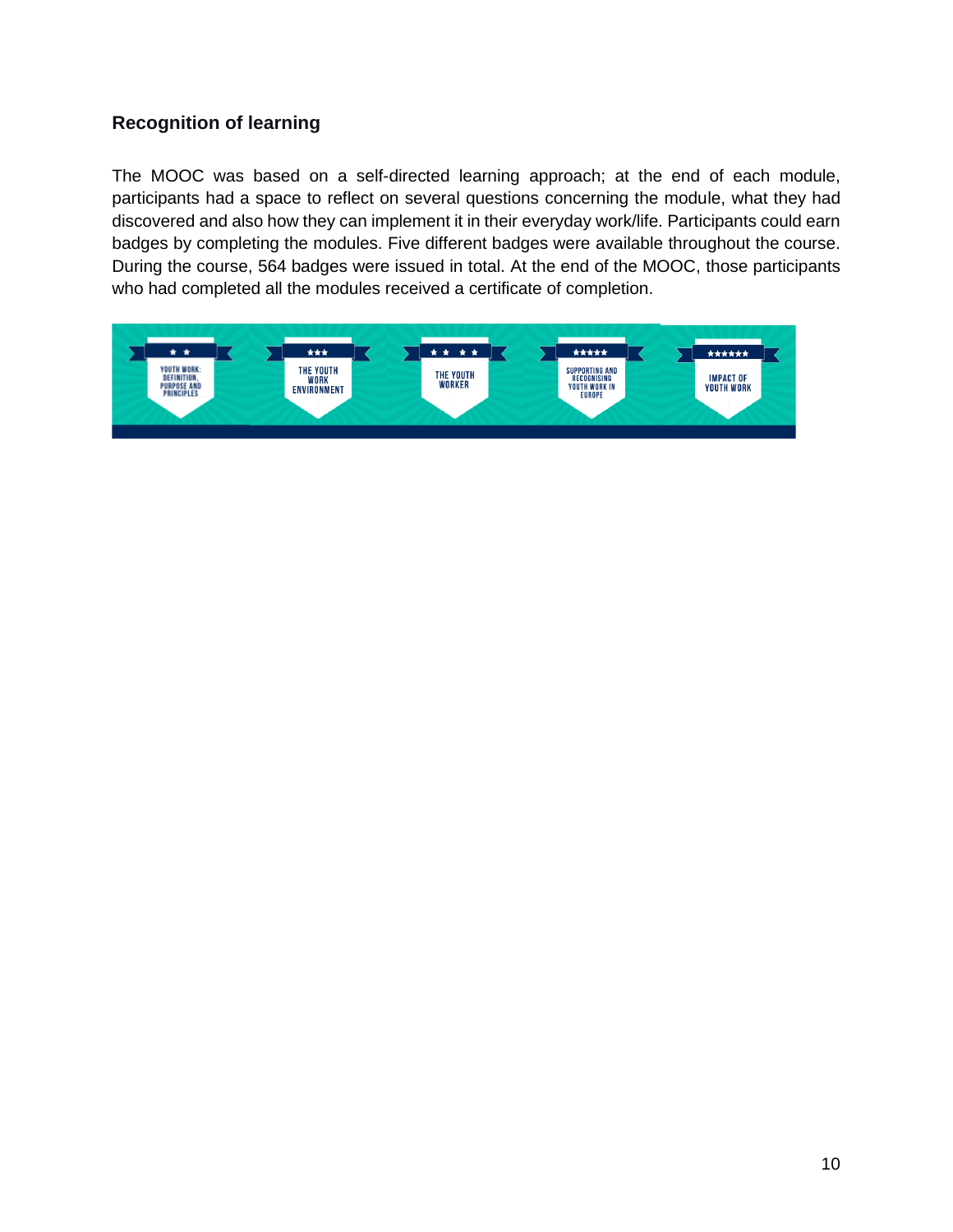#### **Evaluation of the MOOC**

The evaluation by participants clearly shows that the MOOC was a meaningful learning experience for them. The majority of the participants found it very useful for their professional development and appreciated all the knowledge they received during the course and how it was delivered.

Around 94% of participants said that they became familiar with the main concepts and practices of youth work after the course. In the comments to this question, they mentioned that they had learned a lot from the course, not only on the level of knowledge, but they had also changed their perspective on youth work. The course motivated them to go more in-depth and develop themselves further as youth work practitioners.

After this course how familiar are you with youth work main concepts and practice?



Most participants stated that the course met their expectations. In the comments, some participants mentioned that it exceeded their expectations. A couple of participants would have expected a more practice-oriented approach, though it is difficult to identify what they actually meant. Several people also stated that it was the best MOOC they had ever done.



Did this course meet your learning expectations? 129 responses

 $\Box$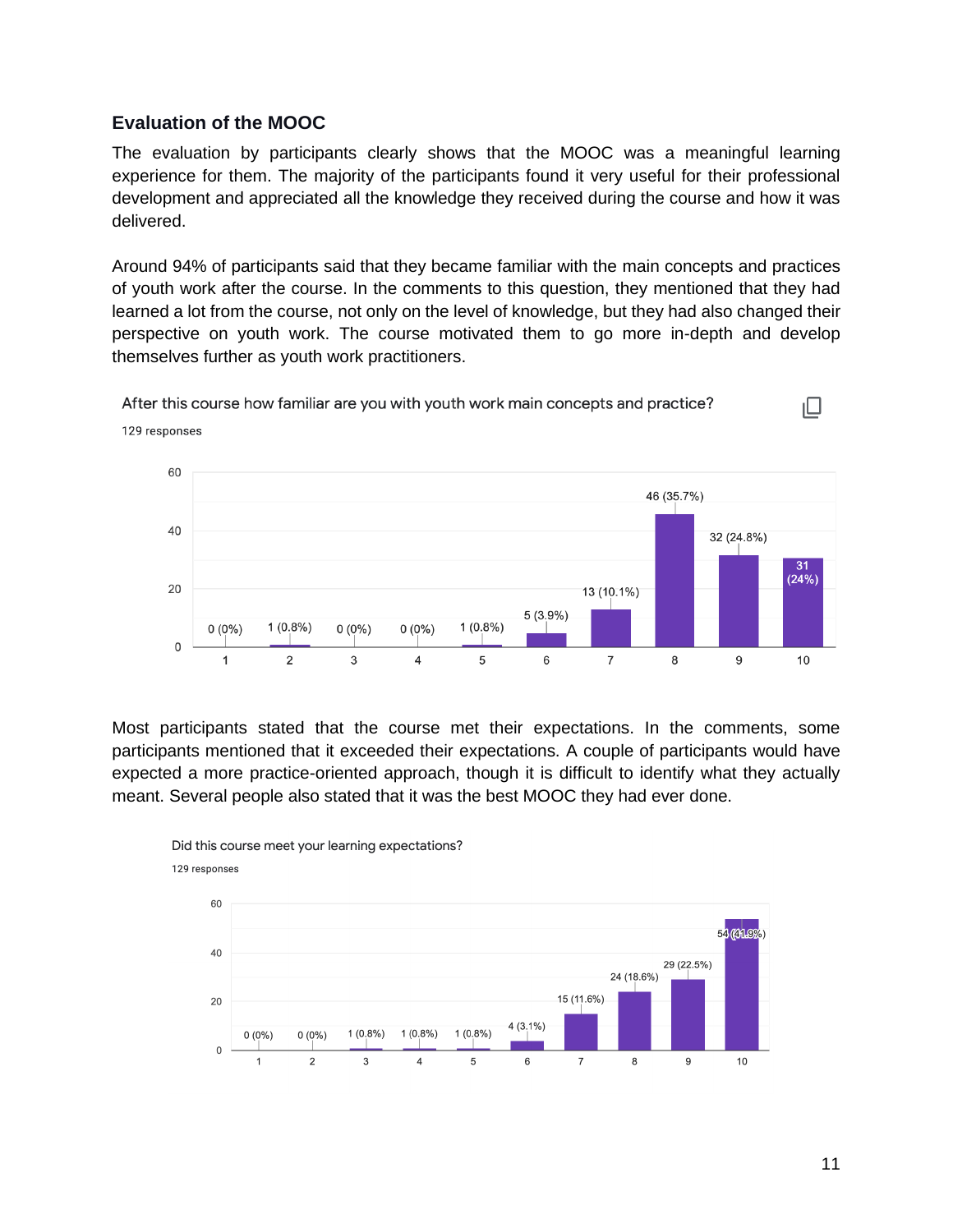Participants considered the following activities the most useful for their learning: readings (30.2%), the A Day in the Life of a Youth Worker video series (24%), suggested readings and resources (14.7%), then podcast episodes (10.1%), webinars (9.3%) and forum discussions (4.7%).



Participants had some proposals to improve the course: to add peer-reviewed tasks, to allocate more time for completion of the modules, to add more practical exercises and to add information about youth work practice in regions beyond Europe.

Here are some illustrative quotes provided by the participants:

"An experience like no other! Youth work education done right in online environment, such a great opportunity for professional and personal development of each youth worker."

"Thank you very much to all the organizers for providing us a valuable programme. We were able to share experiences of youth work globally. You are the pioneers who gave us that opportunity. Thank you very much."

"If you want to get familiar with the principles and concepts of youth work, I strongly recommend this course, where you can learn about the concept of youth work, types of youth work, and other concepts that will help you in your work in the future."

"This MOOC was my first and I have definitely enjoyed it. It was very informative, interactive and being a digital platform is what is recommended going forward, especially now during this pandemic affecting the world."

"I came into this course thinking it would make me a better Youth Worker, but instead, I got more, It made me a better person. I left more enriched, more aware and more sensitive to myself and those around me...especially the youths. Who wouldn't want that!"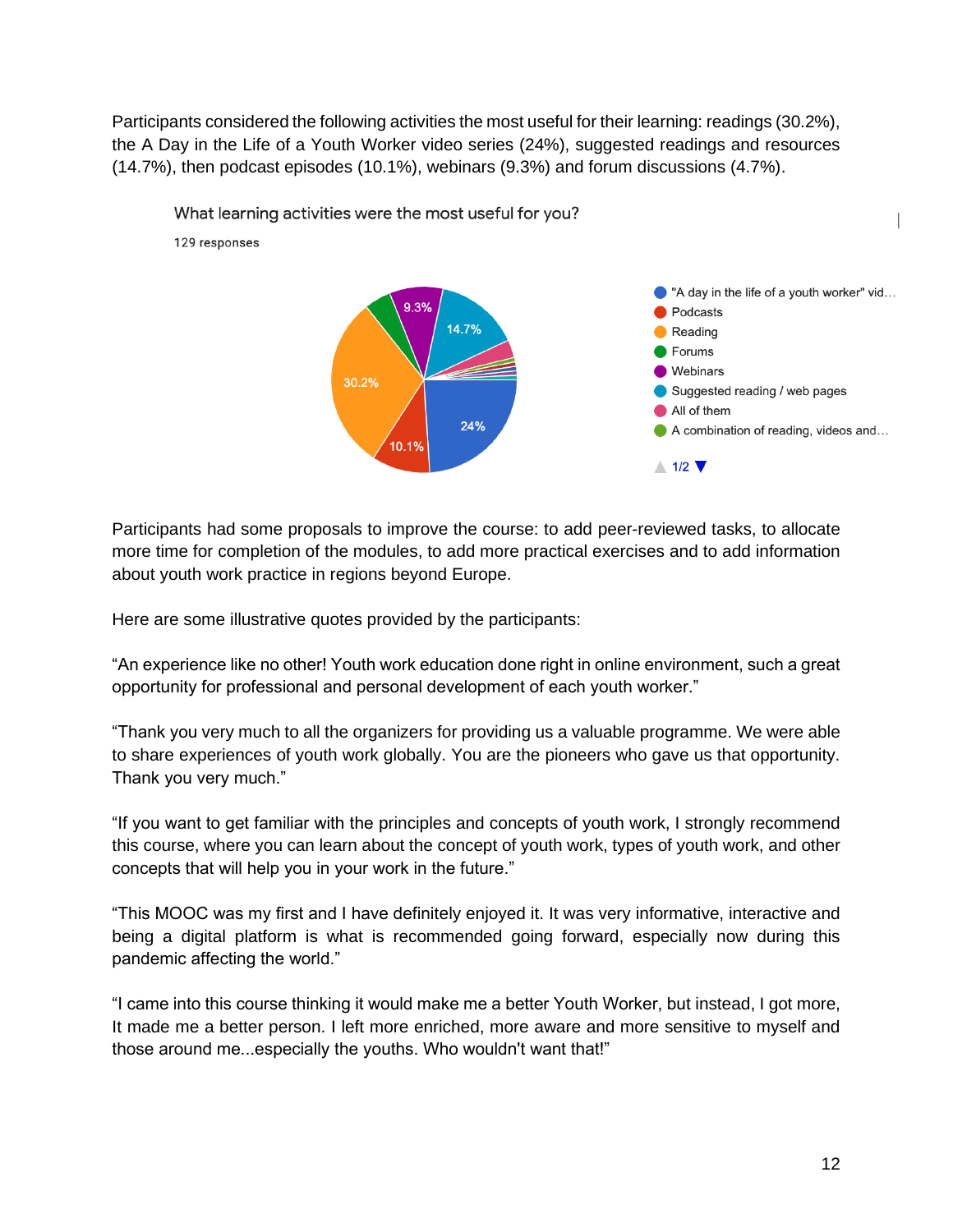"It is a fascinating and interactive course covering the basics, providing different formats to learn and giving useful tools, as well as recommendations for further reading, exploring and reflecting. It is also nice to connect to youth workers from across the world and discuss topics such as European Youth Work Agenda and the Bonn process, as well as learn from each other's experiences and practices. Recommendation for anyone interested in the topic and/or working in the youth field!"

"Everyone has a value in life and every young person deserves the abundance of opportunities for them to find themselves, if we all work together then this world will be a better place for us and generations to come. It is more about letting everyone shine in their own space."

The team of trainers/facilitators, researchers, resource persons and the staff of the EU-Council of Europe youth partnership held an evaluation meeting after the course to reflect on the results from the MOOC and lessons learned. The team highlighted the following aspects:

- 1. The team managed to implement most of the recommendations coming from the experience of the previous edition of the MOOC. The content was re-designed, simplified and made clearer for the participants. More possibilities for online interaction were provided through online meetings, webinars and more interactive activities on the e-learning platform. The narrative of A Day in the Life of a Youth Worker was strengthened by featuring stories on youth work practice coming from five youth workers who appeared in all videos. The team believes that the quality of the MOOC increased in terms of the content, design and implementation.
- 2. The MOOC's objectives were reached to a great extent thanks to several factors: interesting content, the diversity of methods used and satisfying engagement of the course participants.
- 3. The course team was strengthened by one more person, which facilitated the preparation process and the implementation of the course. This person also acted as a community manager, facilitating communication between participants and reacting to posts on the discussion forums and participants' direct messages.
- 4. The course was implemented during a time when most restrictions related to the Covid-19 pandemic were lifted in most countries. This could have influenced the outreach of the course, resulting in less attention from potential participants and fewer participants.
- 5. Graphic recordings of the webinars were not immediately available on the MOOC platform, so participants could not immediately visually harvest the insights. Perhaps even more importantly, the webinar recordings were edited this time by an external company, which took more time, so the videos were put on the platform with a significant delay making it difficult for participants who did not participate in the webinars to follow the MOOC fully.
- 6. The number of learners attending the webinars was quite low, and the webinar format was not necessarily suitable for this kind of dynamic. A meet-up format would probably be more engaging, since it would enable learners to directly interact with the speakers and team.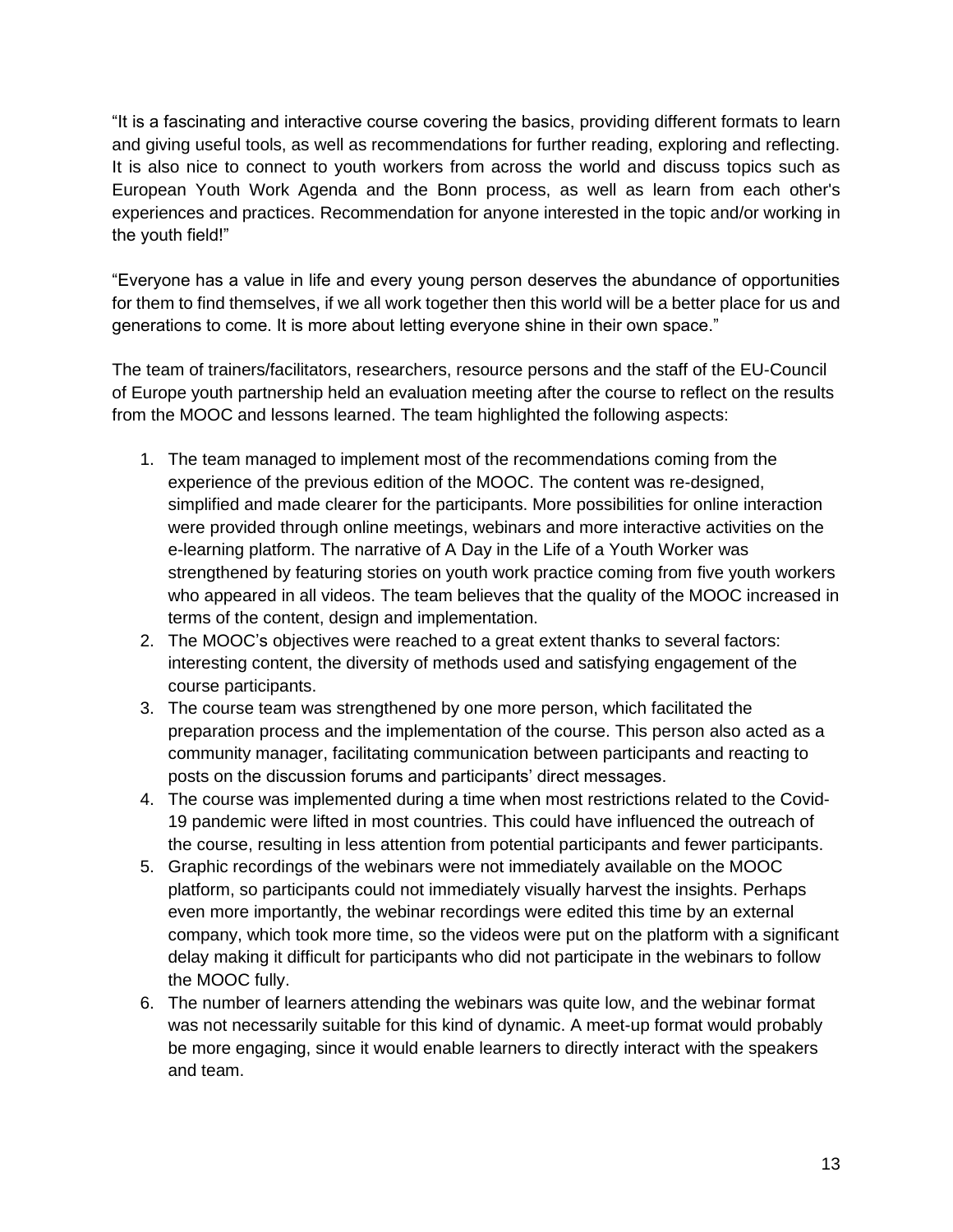#### <span id="page-14-0"></span>**Lessons learned and recommendations for the future**

The development and implementation of the MOOC on the essentials of youth work was a process that went through different stages: consultations with different stakeholders in the first edition of the MOOC, creating/adapting the learning content, constant feedback coming from the EU-Council of Europe Youth Partnership secretariat, trainers, research, creating the structure of the MOOC on the e-learning platform, running the course, monitoring and evaluation. This is a very complex process that requires a lot of co-ordination and self-discipline. The content of a learning module, taking participants hours to complete, sometimes took a few months to create. The team involved in this edition of the MOOC had a much easier task because most of the content was ready, as it was developed for the first edition of the MOOC. However, each learning process is very specific and has its own particularities. Not only was it a learning process for the MOOC participants but also for the team behind the MOOC.

Below is the list of lessons learned and some recommendations for the future of the MOOC.

- 1. The course generated a lot of content, as in the previous edition. This content reflects very diverse youth work experience in various parts of the world and thoughts related to different youth work or youth policy issues, such as how one becomes a youth worker, what challenges youth workers deal with in daily youth work practice, personal reflections on the development and history of youth work and how youth work is recognised. Therefore, the team's proposals for how it can be used are as follows.
	- Involving a youth work researcher to look at the content generated by the participants and having a reflection on different themes discussed in the MOOC, such as the career paths and education of youth workers, youth work processes and the results/impact of youth work around the world, etc.
	- Creating mini-courses using the content of the MOOC and the content generated by the participants, such as the link between youth work and youth policy/how to become a youth worker.
	- Creating a series of shorter videos from the webinars, e.g. specific input by one person presenting a particular practice or reflection on various aspects of youth work, youth policy or youth research.
	- Developing a library on the topics tackled in all modules that would include the podcast episodes, the videos and some suggested literature to read.
	- Using the content generated by the participants during the course in the selfpaced MOOC as, e.g. examples coming from youth work practice; some participants' reflections can also be used as dilemmas to be reflected upon and discussed.
- 2. The team highlighted a very high-quality input from the webinar guests. They focused on concrete youth work practice while providing food for thought on how it can be improved. In the future, when the course becomes fully self-paced, it would be good to keep